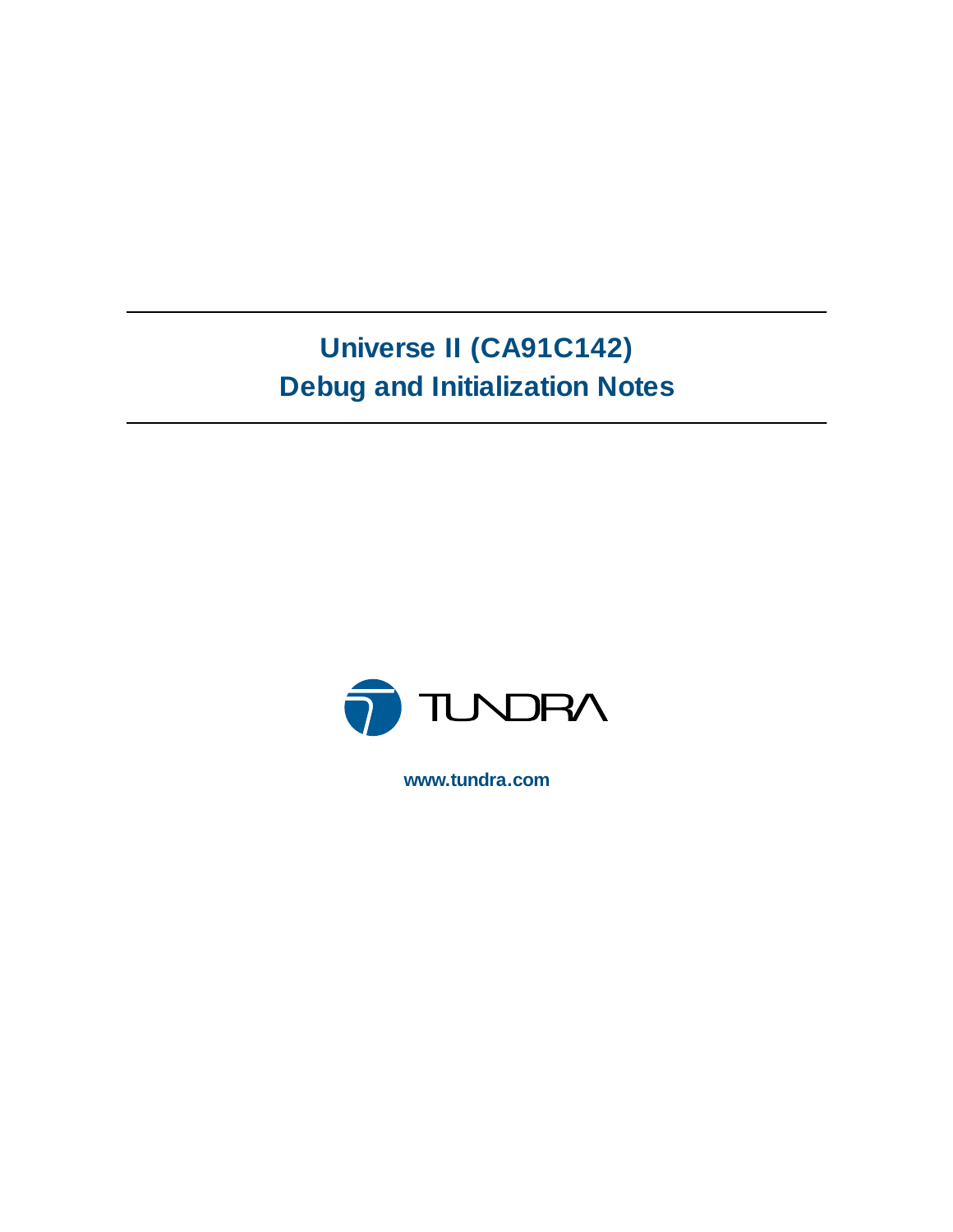The information in this document is subject to change without notice and should not be construed as a commitment by Tundra Semiconductor Corporation. While reasonable precautions have been taken, Tundra Semiconductor Corporation assumes no responsibility for any errors that may appear in this document.

No part of this document may be copied or reproduced in any form or by any means without the prior written consent of Tundra Semiconductor Corporation.

Tundra® products are not designed, intended, or authorized for use as components in systems intended for surgical implant into the body, or other applications intended to support or sustain life, or for any other application in which the failure of the Tundra product could create a situation where personal injury or death may occur. Should Buyer purchase or use Tundra products for any such unintended or unauthorized application, Buyer shall indemnify and hold Tundra and its officers, employees, subsidiaries, affiliates and distributors harmless against all claims, costs, damages, and expenses, and reasonable attorney fees arising out of, directly or indirectly, any claim of personal injury or death associated with such unintended or unauthorized use, even if such claim alleges that Tundra was negligent regarding the design or manufacture of the part.

The acceptance of this document will be construed as an acceptance of the foregoing conditions.

Product: Universe II (CA91C142) Title: Universe II Debug and Initialization Notes Document: 8091142\_AN005\_01 Status: Final Copyright: May, 2001 Tundra Semiconductor Corporation

Published in Canada All rights reserved.

Tundra, Tundra logo are registered trademarks of Tundra Semiconductor Corporation. All other product and logo trademarks are the property of their respective companies.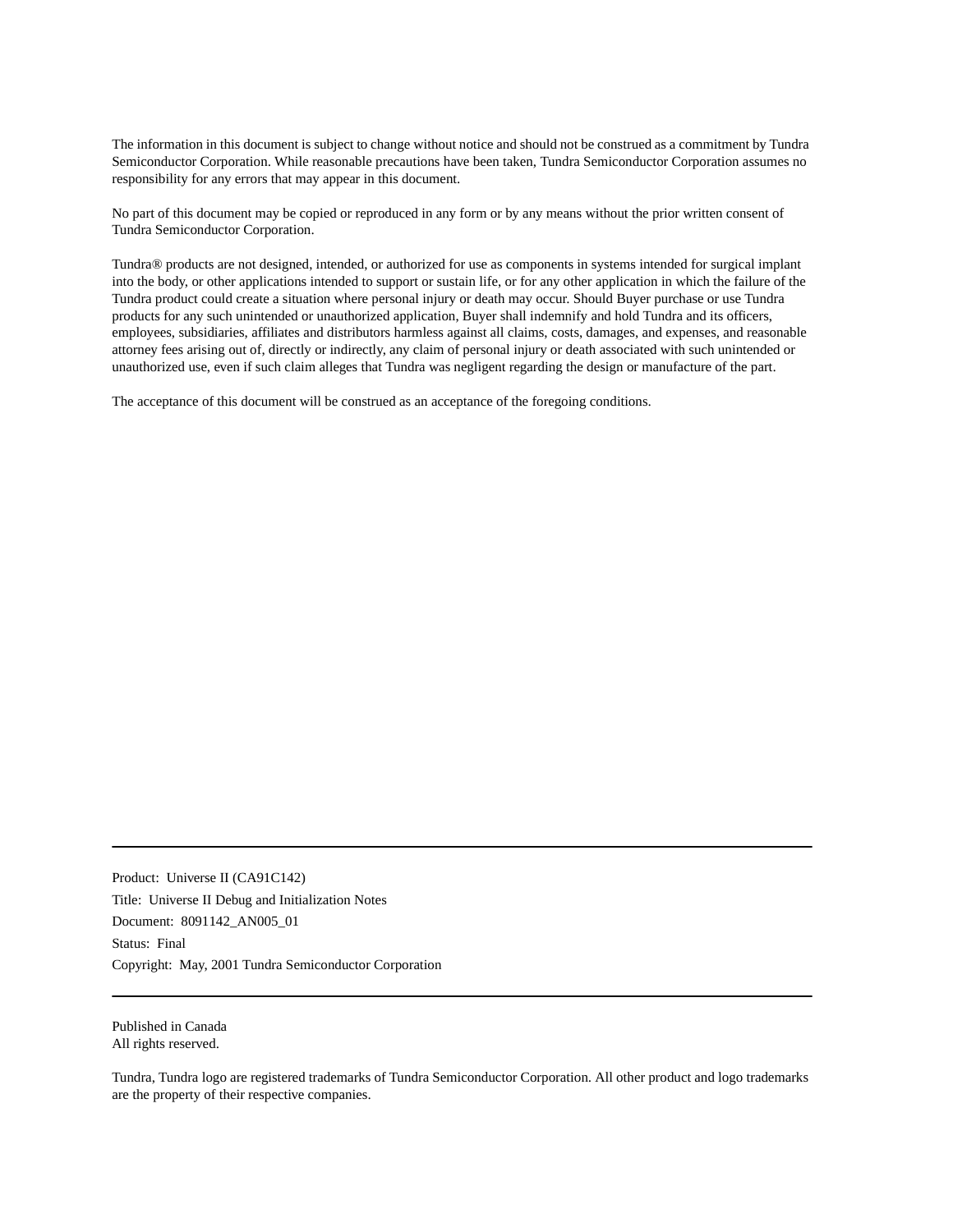# **Revision History**

### **8091142\_AN005\_01, Final, MAy 2001**

This is the first version of this document.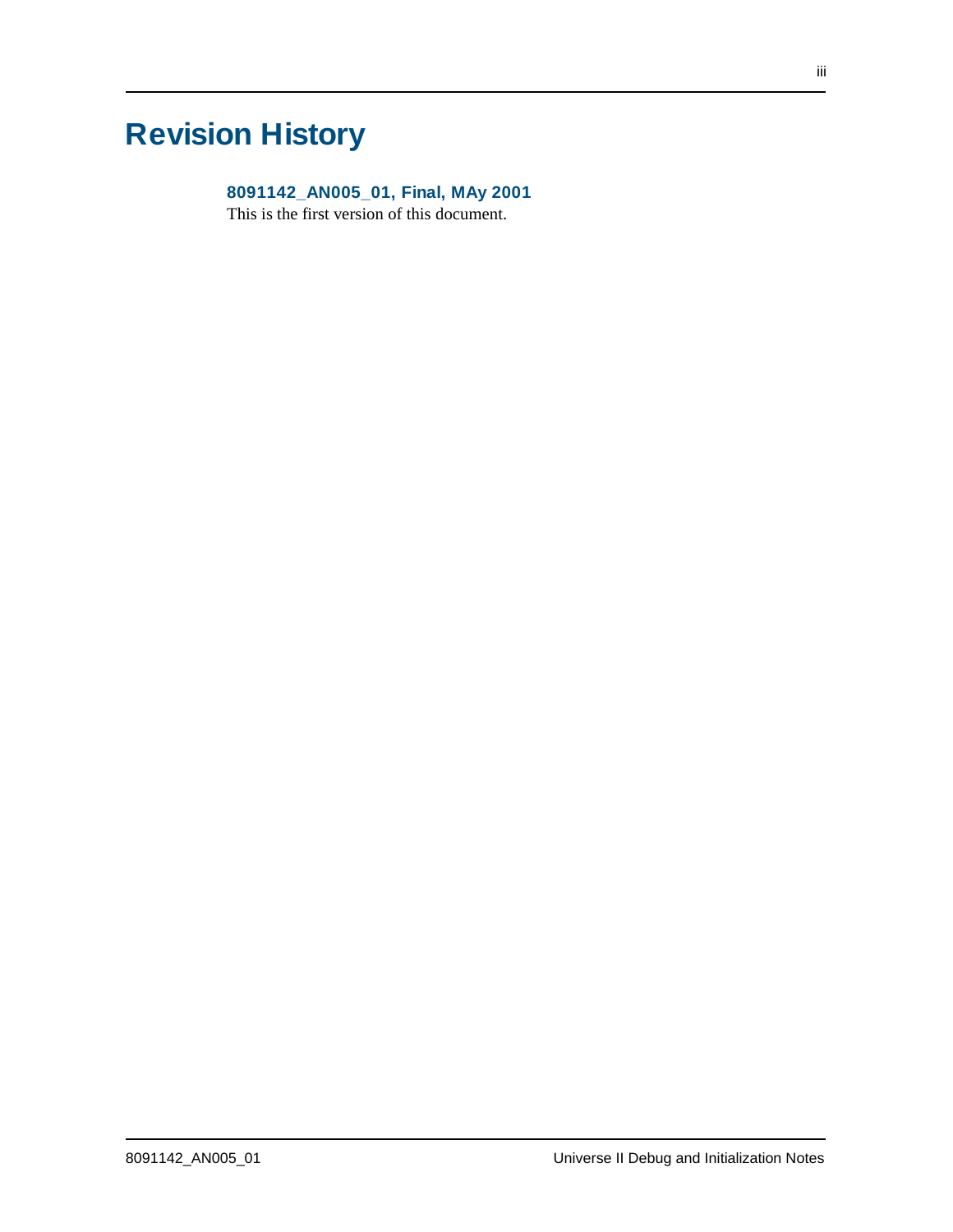# **Contents**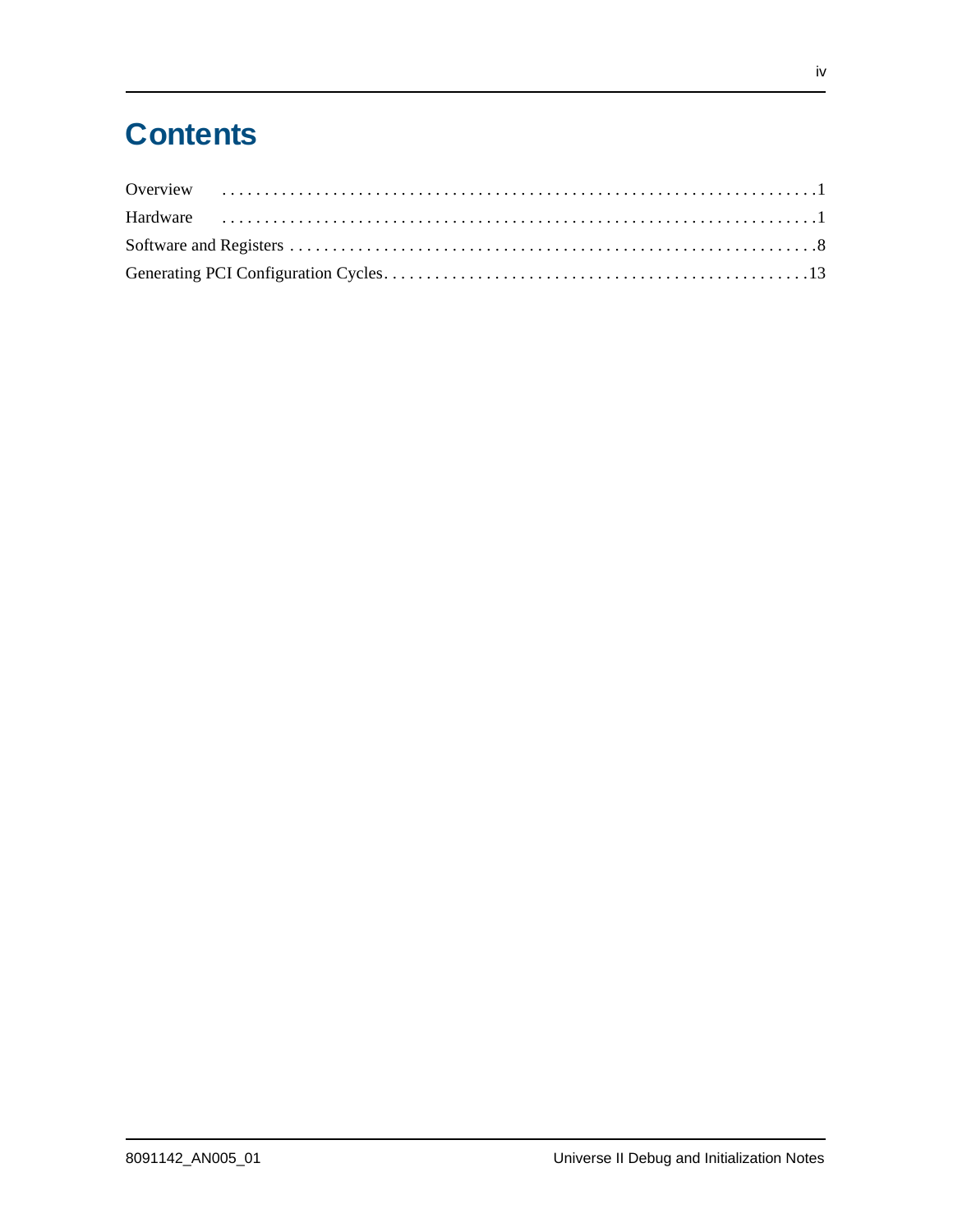# **1. Universe II (CA91C142) Debug and Initialization Notes**

This application note is intended to show common problems that may occur which can cause the Universe II not to operate as expected. The sections addressed in this design note include:

- ["Hardware" on page 1](#page-4-0)
- ["Software and Registers" on page 8](#page-11-0)
- ["Registers" on page 10](#page-13-0)
- ["Generating PCI Configuration Cycles" on page 13](#page-16-0)

# **1.1 Overview**

This application note is intended to show common problems that may occur whichwould cause the Universe II not to operate as expected. This application note is intended to be used as a guide only.

This document isdivided into two sections Hardware and Software. Each section outlines various issues within those areas which would cause the Universe II to not function as expected. As a reference, users may also wish to read the application note on Fast Initialization. (8091142\_AN003\_xx)



# <span id="page-4-0"></span>**1.2 Hardware**

The following describes various hardware issues associated with the Universe II.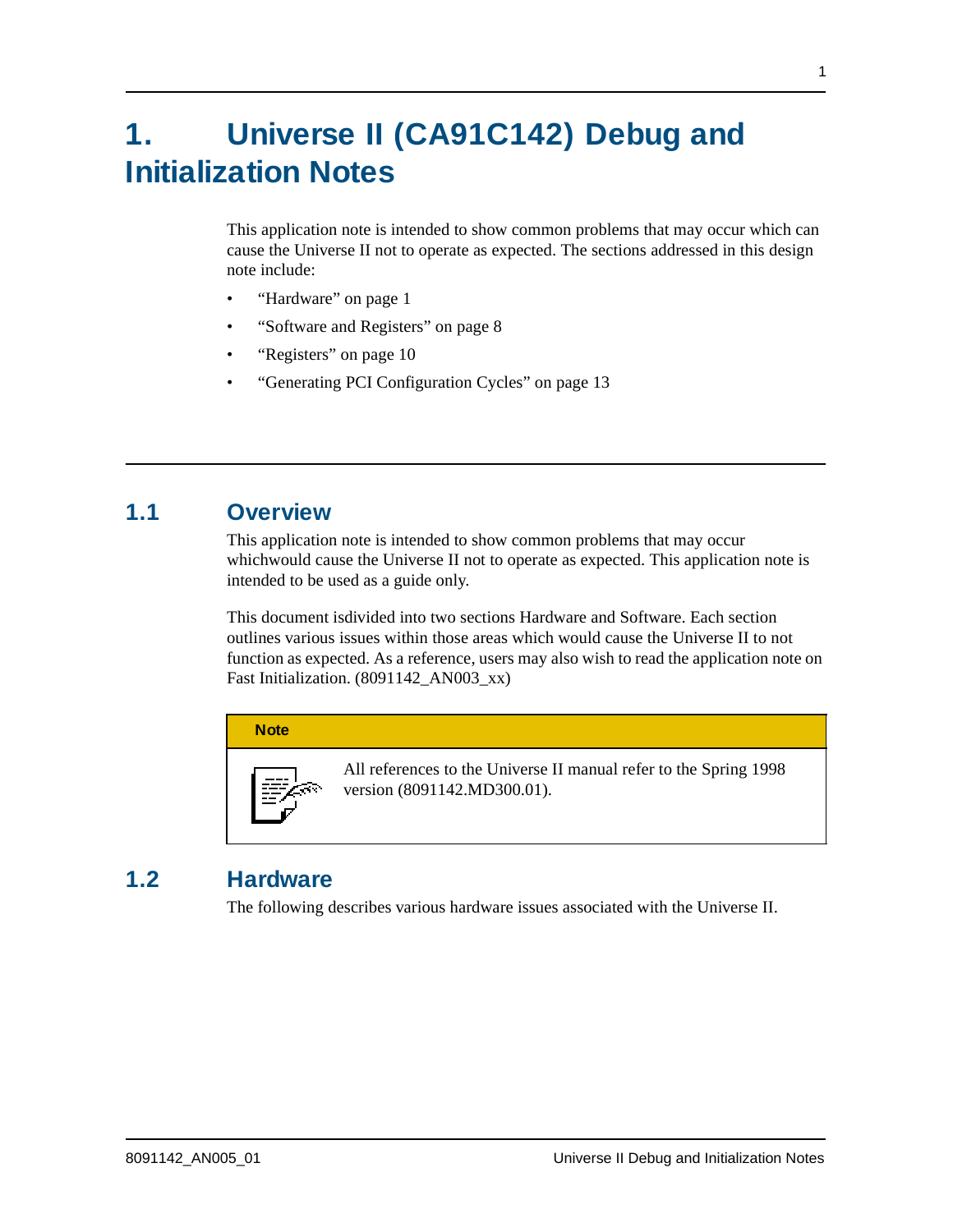## **1.2.1 Power up Options**

The Universe II may be automatically configured at power-up to operate in different functional modes. These power-up options allow the Universe II to be set in a particular mode independent of any local intelligence. The Universe II power-up options are listed in Table 1. The majority of the Universe II power-up options are loaded from the VMEbus address and data lines after any PWRRST#. There are two power-up options that are not initiated by PWRRST#. The first of these is PCI bus width (a power-up option required by the PCI bus specification), this is loaded on any RST# event from the REQ64# pin. The second special power-up option is VMEbus SYSCON enabling, required by the VMEbus specification. The SYSCON option is loaded during a SYSRST\* event from the BG3IN\* signal.

Power up options are described in more detail in more detail in "Power-up Option" on of the Universe II User's Manual.

| Pin $a$             | Level <sup>b</sup>                               | Power up Mode                                                                                                     | <b>Register</b> | <b>Field</b> |
|---------------------|--------------------------------------------------|-------------------------------------------------------------------------------------------------------------------|-----------------|--------------|
| VA[31]              | low<br>high                                      | <b>VMEbus Register Access Disable</b><br><b>VMEbus Register Access Enable</b>                                     | VRAI_CTL        | EN           |
| VA[30:29]           | low, low<br>low, high<br>high, low<br>high, high | <b>VMEbus Address space A16</b><br><b>VMEbus Address space A24</b><br><b>VMEbus Address space A32</b><br>reserved | VRAI_CTL        | <b>VAS</b>   |
| VA[28:21]           |                                                  | See Table 2: VRAI Base Address Power-up<br>Options                                                                | VRAI BS         | <b>BS</b>    |
| VA[20] <sup>c</sup> | low<br>high                                      | PCI Bus Memory Space<br>PCI Bus I/O Space                                                                         | <b>VCSR CTL</b> | LAS[0]       |
| VA[19:15]           |                                                  | <b>VMEbus CSR Translation offset</b>                                                                              | VCSR_TO         | <b>TO</b>    |
| VD[30]              | low<br>high                                      | DY4 Auto ID Disable<br>DY4 Auto ID Enable                                                                         | MISC_STAT       | DY4AUT<br>O  |
| VD[29] <sup>d</sup> | low<br>high                                      | No effect<br>Initiate VME64 Auto ID sequence                                                                      | MISC_CTL        | V64AUT<br>O  |
|                     | low<br>high                                      | <b>VME Software Interrupt masked</b><br><b>VME Software Interrupt enabled</b>                                     | VINT_EN         | SW_INT       |
|                     | low<br>high                                      | <b>VME Software Interrupt inactive</b><br><b>VME Software Interrupt active</b>                                    | VINT_STAT       | SW_INT       |
|                     | low<br>high                                      | VMEbus Software interrupt destination 0 (masked)<br>VMEbus Software interrupt destination VIRQ*[2]                | VINT_MAP1       | SW_INT       |
| VD[28]              | low<br>high                                      | Universe II is not in BI-Mode<br>Universe II is in BI-Mode                                                        | MISC_CTL        | BI           |

**Table 1: Pin Level for Specific Power up Modes**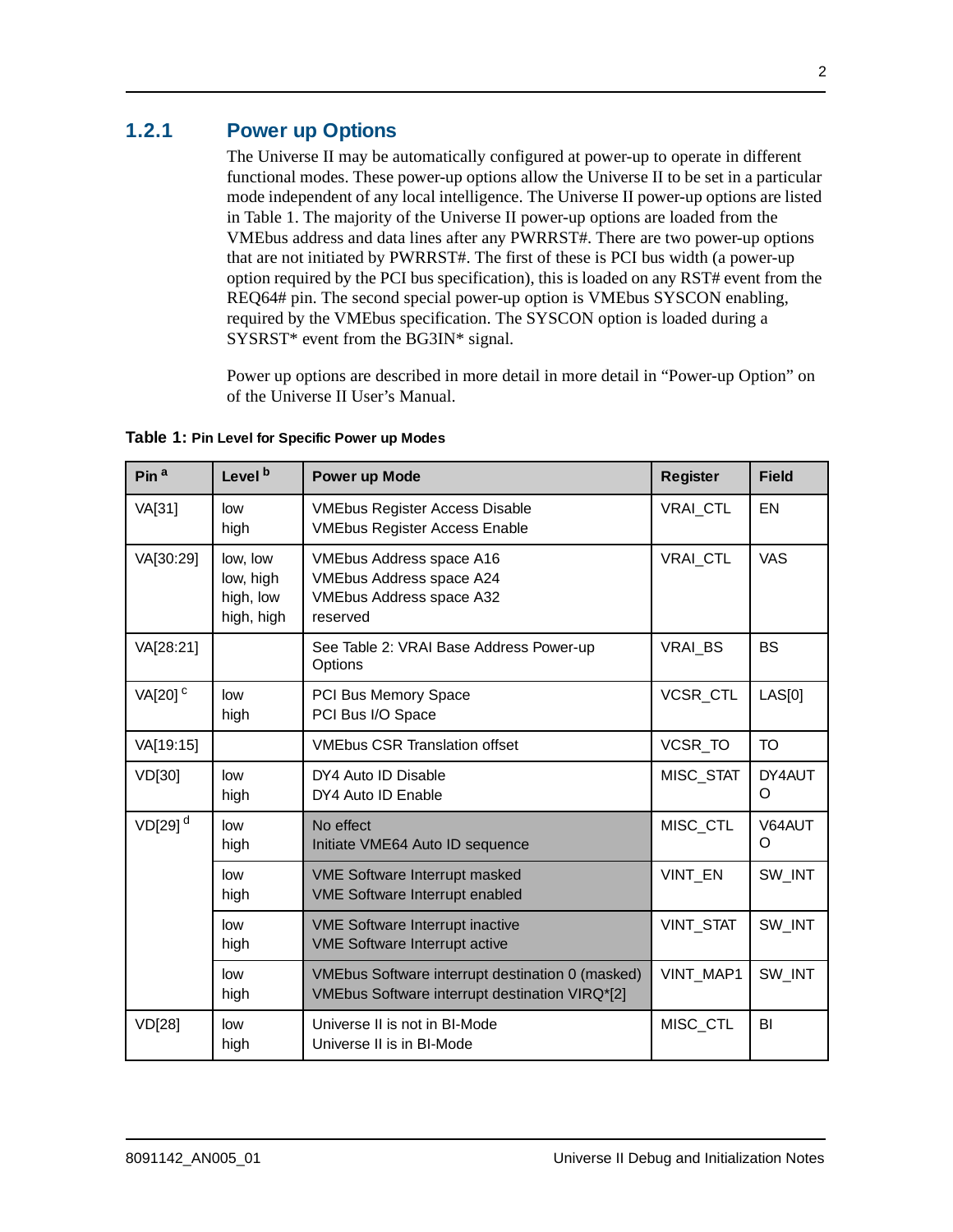| Pin <sup>a</sup> | Level <sup>b</sup>                               | Power up Mode                                                                                                     | <b>Register</b>     | <b>Field</b>   |
|------------------|--------------------------------------------------|-------------------------------------------------------------------------------------------------------------------|---------------------|----------------|
| VD[27]           | low<br>high                                      | Assert VXSYSFAIL <sup>e</sup><br>Deassert VXSYSFAIL after reset f                                                 | VCSR_SET            | <b>SYSFAIL</b> |
| VBGIN[3]*        | low<br>high                                      | Universe II is not VMEbus System Controller<br>Universe II is VMEbus System Controller                            | MISC CTL            | <b>SYSCON</b>  |
| <b>VA[1]</b>     | low<br>high                                      | PCI_BS0 mapped to I/O, PCI_BS1 mapped to<br>memory<br>PCI BS0 mapped to memory, PCI BS1 mapped to<br>1/O          | PCI_BS0,<br>PCI BS1 | <b>SPACE</b>   |
| VA[5:2]          |                                                  | PCI Target Image 0 Bound Address Range[31:28] 9                                                                   | LSIO BD             | <b>BD</b>      |
| VA[9:6]          |                                                  | PCI Target Image 0 Base Address [31:28] <sup>f</sup>                                                              | LSIO_BS             | <b>BS</b>      |
| VA[11:10]        | low, low<br>low, high<br>high, low<br>high, high | <b>VMEbus Address space A16</b><br><b>VMEbus Address space A24</b><br><b>VMEbus Address space A32</b><br>reserved | LSIO_CTL            | <b>VAS</b>     |
| VA[12]           | low<br>high                                      | Destination is PCI Bus Memory Space<br>Destination is PCI Bus I/O Space                                           | LSIO_CTL            | LAS            |
| VA[13]           | low<br>high                                      | Image Disabled<br>Image Enabled                                                                                   | LSIO_CTL            | EN             |
| VA[14]           | low<br>high                                      | <b>PCI Master Disabled</b><br><b>PCI Master Enabled</b>                                                           | PCI_CSR             | <b>BM</b>      |
| REQ64#h          | low<br>high                                      | 32 bit PCI Bus Size<br>64 bit PCI Bus Size                                                                        | MISC_STAT           | <b>LCLSIZE</b> |

**Table 1: Pin Level for Specific Power up Modes**

a. All power-up options are latched only at the rising-edge of PWRRST#. They are loaded when PWRRST#, SYSRST\* and RST# are negated.

- b. The default level for all pins in low due to internal pull-downs.
- c. The LAS field will enable the PCI\_CSR register's MS or IOS field if the EN FIELD of the LSIO\_CTL register is set.
- d. Pin VA[29] determines whether V64Auto ID will be used and sets up required registers
- e. This power-up option is over-ridden if VME64 Auto-ID has been enabled. This option would be used when extensive on-board diagnostics need to be performed before release of SYSFAIL\*. After completion of diagnostics, SYSFAIL\* may be released through software or through initiation of the VME64 Auto-ID sequence if that mechanism is to be used.
- f. This power-up option is over-ridden if VME64 Auto-ID has been enabled. This option would be used when extensive on-board diagnostics need to be performed before release of SYSFAIL\*. After completion of diagnostics, SYSFAIL\* may be released through software or through initiation of the VME64 Auto-ID sequence if that mechanism is to be used.
- g. The lower bits ([27:12]) are set to 0
- h. The PCI Bus Size is loaded on any RST# event, as per the PCI 2.1 Specification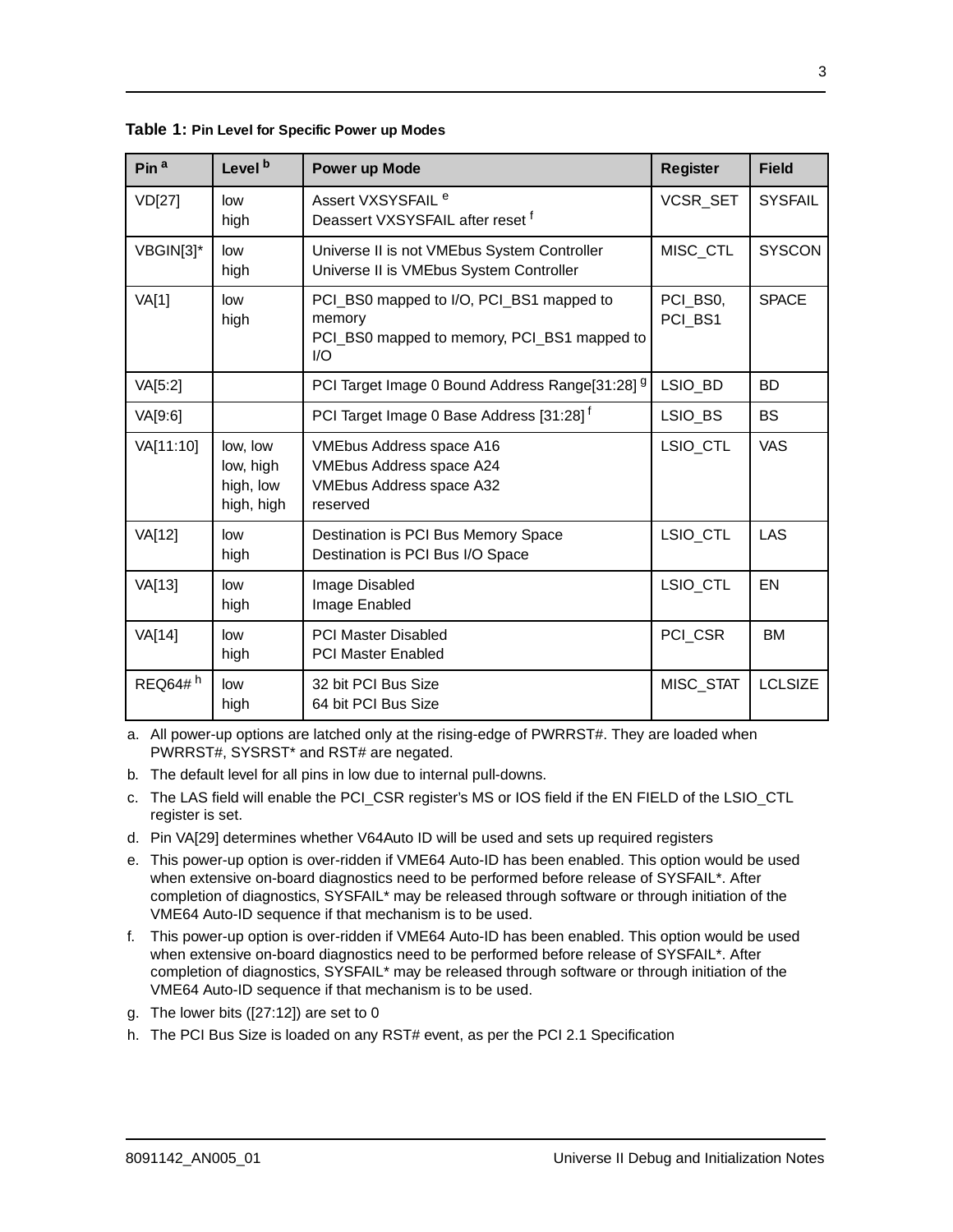| <b>VRAI_CTL: VAS</b> | BS[31:24]                   | BS[23:16]                    | <b>BS[15:12]</b>          |
|----------------------|-----------------------------|------------------------------|---------------------------|
| A16                  |                             | U                            | Power-up Option VA[28:21] |
| A24                  |                             | Power-up Option<br>VA[28:21] | 0                         |
| A32                  | Power-up Option VA[28:21] 0 |                              | O                         |

**Table 2: VRAI Base Address Power-up Options**

#### **1.2.2 Test Mode**

The Universe II has I/O capabilities that are specific to manufacturing test functions. These pins are not required in a non-manufacturing test setting. Table 3 below shows how these pins should be terminated for normal operation.

Test Mode is described in more detail "Auxiliary Test Modes" of the Universe II Manual.

| <b>Pin Name</b> | <b>Pin Value</b>                                   |
|-----------------|----------------------------------------------------|
| TMODE[2]        | $V_{SS}$                                           |
| TMODE[1]        | $V_{\mathsf{SS}}$                                  |
| TMODE[0]        | $V_{SS}$                                           |
| PLL_TESTSEL     | $V_{SS}$                                           |
| <b>ENID</b>     | Vss                                                |
| PLL_TESTOUT     | $V_{SS}$                                           |
| <b>VOCTL</b>    | $\ensuremath{\mathsf{v}}_\ensuremath{\mathsf{SS}}$ |

**Table 3: Test Mode Pin Settings for Normal Operation**

## **1.2.3 JTAG**

The Universe II includes dedicated user-accessible test logic that is fully compatible with the IEEE 1149.1 Standard Test Access Port (TAP) and Boundary Scan Architecture. This standard was developed by the Test Technology Technical Committee of IEEE Computer Society and the Joint Test Action Group (JTAG). The JTAG pins are not required for normal operation, see Table 4 for JTAG Pin Connections for Normal Operating Mode.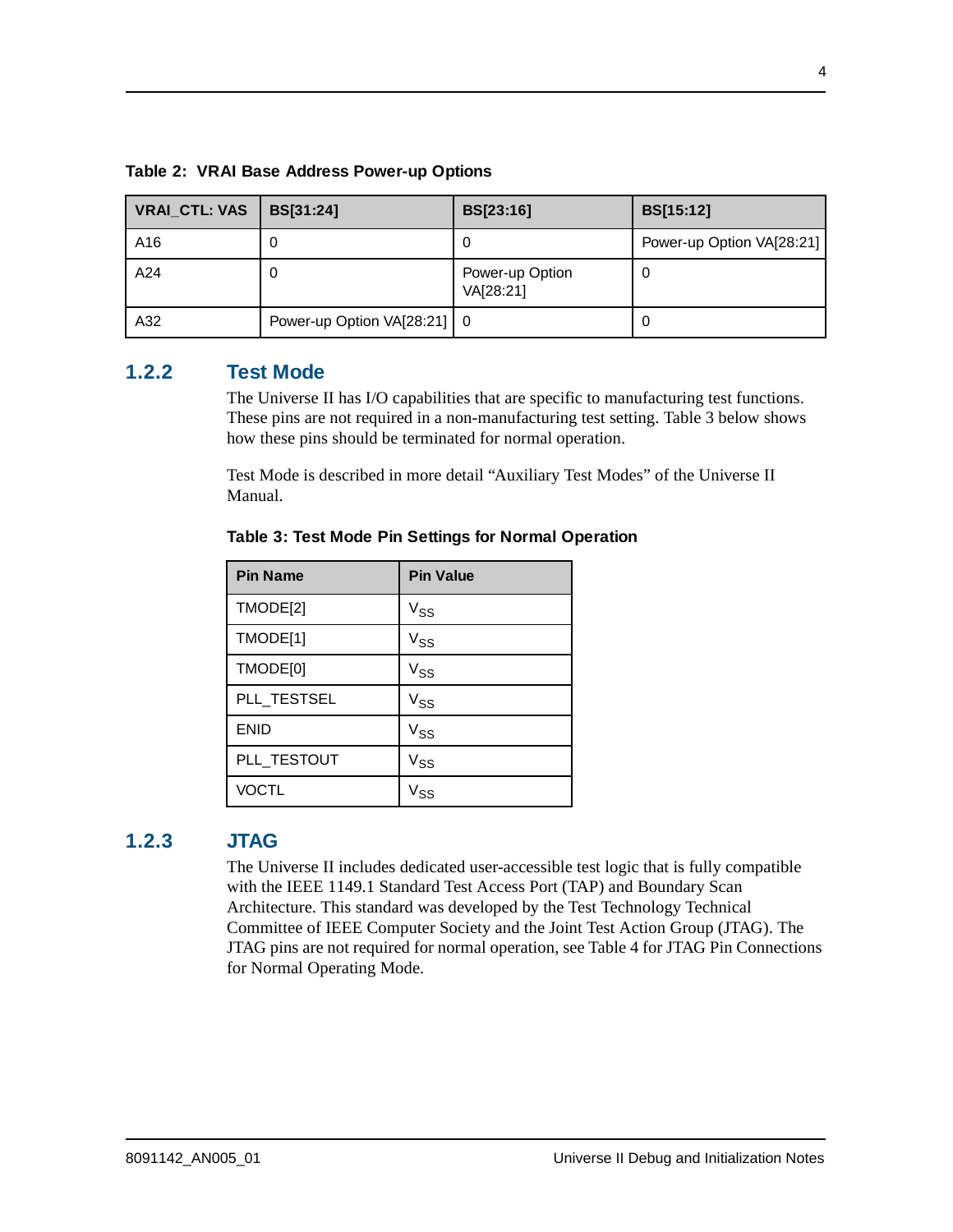JTAG is described in more detail "JTAG Support" of the Universe II Manual.

| <b>Pin Name</b> | <b>Pin Value</b>           |
|-----------------|----------------------------|
| TRST#           | $\mathsf{V}_{\mathsf{SS}}$ |
| <b>TCK</b>      | $\mathsf{V}_{\mathsf{dd}}$ |
| TDI             | $\mathsf{V}_{\mathsf{dd}}$ |
| <b>TMS</b>      | $\mathsf{V}_{\mathsf{dd}}$ |
| <b>TDO</b>      | Vss                        |

**Table 4: JTAG Pin Connections for Normal Operating Mode**

## **1.2.4 Clocks**

## **1.2.4.1 CLK64**

CLK64 is a 64 MHz clock that is required by the Universe II in order to synchronize internal Universe II state machines and to produce the VMEbus system clock (VSYSCLK) when the Universe II is system controller (SYSCON). This clock is specified to have a minimum 60-40 duty cycle  $(\pm 20\%)$  with a maximum rise time of 5 ns. Using a different frequency is not recommended as it will alter various internal timers and change some VME timing.

## **1.2.4.2 SYSCLK**

The Universe II provides a 16 MHz VMEbus system clock (SYSCLK) derived from CLK64 when configured as SYSCON.

## **1.2.4.3 LCLK**

The PCI Clock provides timing for all transactions on the PCI bus. PCI signals are sampled on the rising edge of LCLK, and all timing parameters are defined relative to this signal. The PCI clock frequency of the Universe II must be between 25 and 33MHz. Lower frequencies will result in invalid PCI and VME timing.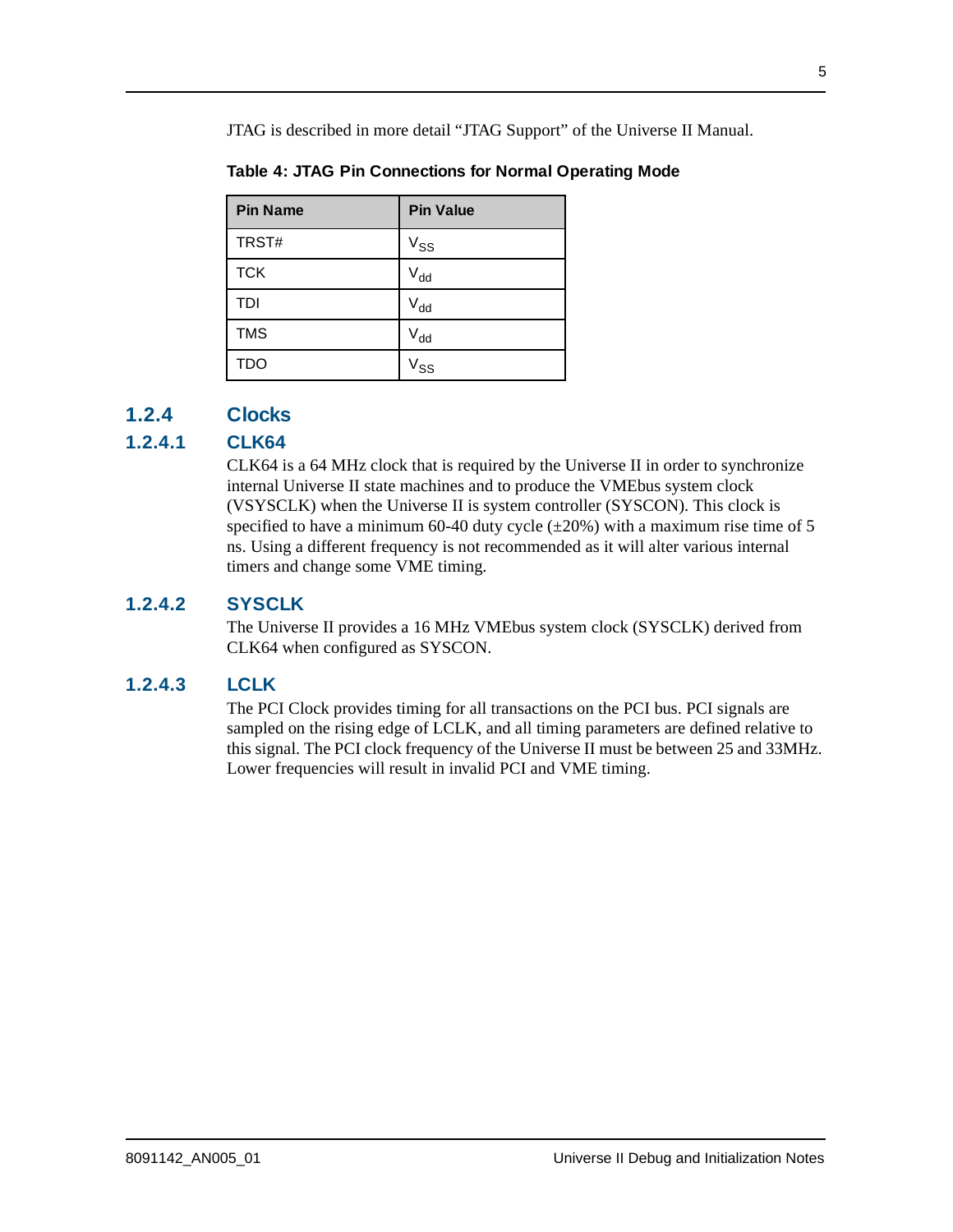## **1.2.5 Resets**

## **1.2.5.1 Overview of Reset Support**

The Universe II provides a number of pins and registers for reset support. Pin support is summarized in Table 5. Register support is summarized in Table 7 Software Initialization Summary.

| <b>Table 5: Hardware Reset Mechanisms</b> |  |
|-------------------------------------------|--|
|-------------------------------------------|--|

| Interface and<br><b>Direction</b> | <b>Pin Name</b> | <b>Long Name</b>              | Effects <sup>a</sup>                                                                             |
|-----------------------------------|-----------------|-------------------------------|--------------------------------------------------------------------------------------------------|
| <b>VMEbus Input</b>               | VRSYSRST#       | <b>VMEbus Reset Input</b>     | Asserts LRST# on the local bus,<br>resets the Universe II,<br>and reconfigures power-up options. |
| <b>VMEbus Output</b>              | VXSYSRST        | <b>VMEbus System Reset</b>    | Universe II output for SYSRST*<br>(resets the VMEbus)                                            |
| PCI Input                         | PWRRST#         | Power-up Reset                | Resets the Universe II and<br>reconfigures power-up<br>options.                                  |
|                                   | RST#            | <b>PCI Reset Input</b>        | Resets the Universe II from the PCI bus.                                                         |
|                                   | VME RESET#      | <b>VMEbus Reset Initiator</b> | Causes Universe II to assert<br><b>VXSYSRST</b>                                                  |
| <b>PCI Output</b>                 | LRST#           | <b>PCI Bus Reset Output</b>   | Resets PCI resources                                                                             |
| <b>JTAG</b> Input                 | TRST#           | <b>JTAG Test Reset</b>        | Provides asynchronous initialization of<br>the TAP controller in the Universe II.                |

a. A more detailed account of the effects of reset signals is provided in "Reset Implementation Cautions" in the Universe II User's Manual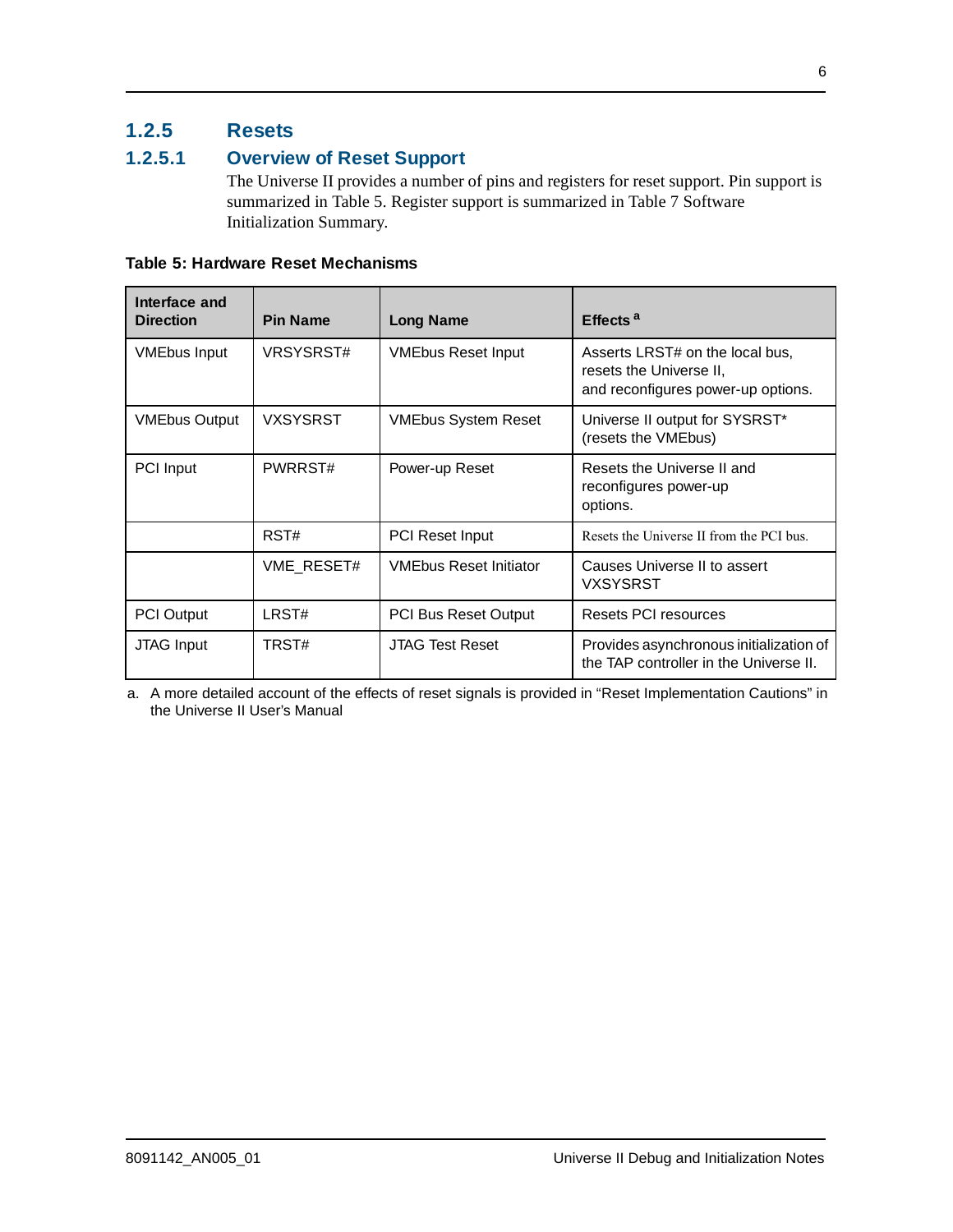The Universe II can only be reset through hardware, software can only cause the Universe II to assert its reset outputs. In order to reset the Universe II through software, the Universe II reset outputs must be connected to the Universe II reset inputs. For example, the SW\_LRST bit in the MISC\_CTL register, which asserts the LRST# output, which will not reset the Universe II itself unless LRST# is looped back to RST#. As described in "Reset Implementation Cautions" of the users manual, there are potential loopback configurations resulting in permanent reset.

| <b>Register</b> | <b>Name</b>    | <b>Type</b> | <b>Function</b>                                                                                                             |
|-----------------|----------------|-------------|-----------------------------------------------------------------------------------------------------------------------------|
| MISC_CTL        | SW_LRST        | W           | Software PCI Reset<br>0=No effect, 1=Initiate LRST#<br>A read always returns 0.                                             |
|                 | SW_SYSRST      | W           | Software VMEbus SYSRESET<br>0=No effect, 1=Initiate SYSRST*<br>A read always returns 0.                                     |
| <b>VCSR SET</b> | <b>RESET</b>   | R/W         | <b>Board Reset</b><br>Reads: 0=LRST# not asserted, 1=LRST# asserted<br>Writes: 0=no effect, 1=assert LRST#                  |
|                 | <b>SYSFAIL</b> | R/M         | <b>VMEbus SYSFAIL</b><br>Reads: 0=VXSYSFAIL not asserted.<br>1=VXSYSFAIL asserted<br>Writes:0=no effect, 1=assert VXSYSFAIL |
| VCSR CLR        | <b>RESET</b>   | R/W         | <b>Board Reset</b><br>Reads: 0=LRST# not asserted, 1=LRST# asserted<br>Writes: 0=no effect, 1=negate LRST#                  |
|                 | <b>SYSFAIL</b> | R/W         | <b>VMEbus SYSFAIL</b><br>Reads: 0=VXSYSFAIL not asserted,<br>1=VXSYSFAIL asserted<br>Writes:0=no effect, 1=negate VXSYSFAIL |

**Table 6: Software Reset Mechanism**

#### **1.2.5.2 Universe II Reset Circuitry**

For Information on the Reset Circuitry and the effects of various reset events of the Universe II refer to the Universe II User's Manual. The manual is available on the Tundra website at www.tundra.com.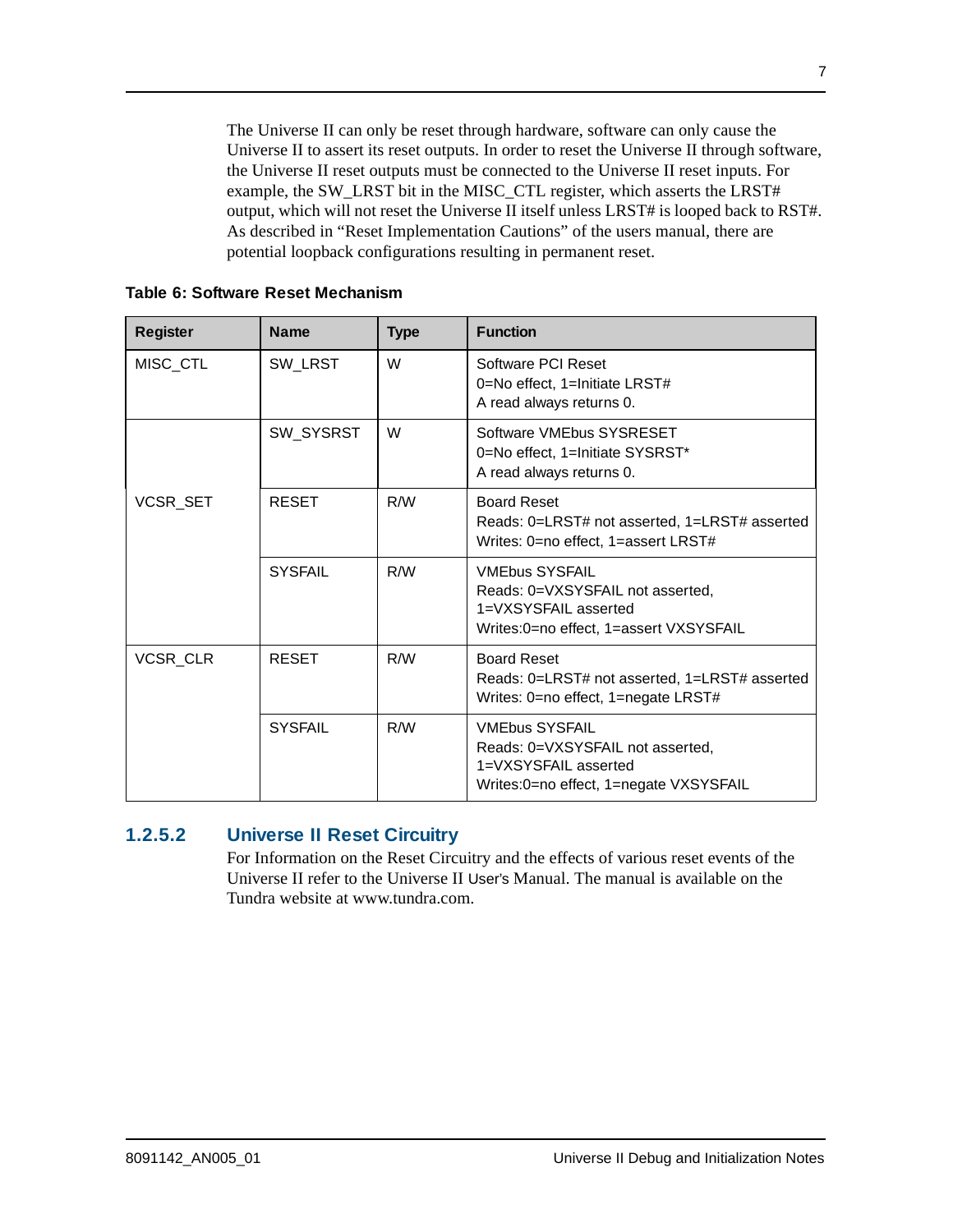# <span id="page-11-0"></span>**1.3 Software and Registers**

The following describes various software and register issues that may cause the Universe II not to operate as expected.

## **1.3.1 Software Initialization Summary**

The following describes various software issues for the programmer during initialization and while debugging.

<span id="page-11-1"></span>

| <b>Table 7: Software Initialization Summary</b> |  |  |
|-------------------------------------------------|--|--|
|-------------------------------------------------|--|--|

| <b>Functional Group</b> | <b>Register</b> | <b>Bit</b>               | <b>Description</b>             |
|-------------------------|-----------------|--------------------------|--------------------------------|
| PCI memory Map          | PCI_CSR         | <b>BM</b>                | <b>Master Enable</b>           |
|                         |                 | <b>MS</b>                | <b>Target Memory Enable</b>    |
|                         |                 | <b>IOS</b>               | Target IO Enable               |
|                         | PCI BS0         | <b>BS</b>                | <b>Base Address</b>            |
|                         |                 | <b>SPACE</b>             | PCI Bus Address Space          |
|                         | PCI_BS1         | <b>BS</b>                | <b>Base Address</b>            |
|                         |                 | <b>SPACE</b>             | PCI Bus Address Space          |
| <b>VME</b> memory Map   | VCSR_BS         | $\blacksquare$           | <b>VMEbus CSR Base Address</b> |
| PCI Slave Images        | LSx_CTL         | EN                       | Image Enable                   |
|                         | LSx_BS          | $\overline{\phantom{a}}$ | <b>Base Address</b>            |
|                         | LSx BD          |                          | <b>Bound Address</b>           |
|                         | LSx_TO          |                          | <b>Translation Offset</b>      |
| <b>VME Slave Images</b> | VSIx_CTL        | EN                       | Image Enable                   |
|                         | VSIx_BS         | $\overline{\phantom{a}}$ | <b>Base Address</b>            |
|                         | VSIx_BD         | $\blacksquare$           | <b>Bound Address</b>           |
|                         | VSIx_TO         | $\overline{\phantom{a}}$ | <b>Translation Offset</b>      |
| <b>VME Requests</b>     | MAST_CTL        | <b>VRL</b>               | <b>VMEbus Request Level</b>    |
|                         |                 | <b>VRM</b>               | <b>VMEbus Request Mode</b>     |
|                         |                 | <b>VREL</b>              | <b>VMEbus Release Mode</b>     |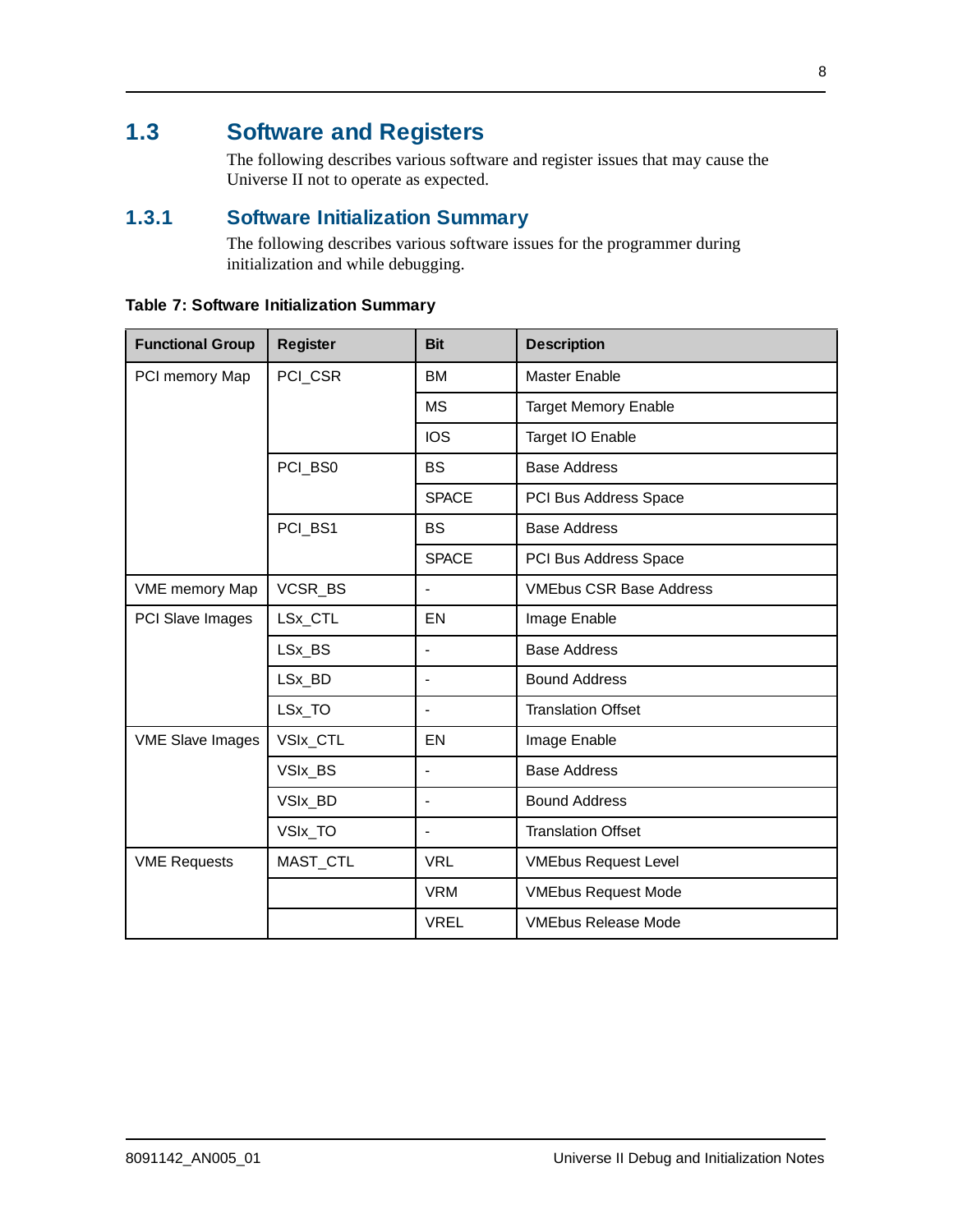**Table 7: Software Initialization Summary**

| <b>Functional Group</b> | <b>Register</b>    | <b>Bit</b>               | <b>Description</b>                |
|-------------------------|--------------------|--------------------------|-----------------------------------|
| Interrupts              | LINT_EN            |                          | <b>PCI Interrupt Enables</b>      |
|                         | LINT_STAT          | $\overline{\phantom{a}}$ | <b>PCI Interrupt Status</b>       |
|                         | LINT_MAP0          | $\overline{\phantom{a}}$ | PCI Interrupt Map                 |
|                         | LINT_MAP1          | $\overline{\phantom{a}}$ | PCI Interrupt Map                 |
|                         | LINT_MAP2          | $\overline{\phantom{a}}$ | PCI Interrupt Map                 |
|                         | VINT_EN            | $\overline{\phantom{a}}$ | <b>VMEbus Interrupt Enables</b>   |
|                         | VINT_STAT          | $\blacksquare$           | <b>VMEbus Interrupt Status</b>    |
|                         | VINT_MAP0          | $\overline{\phantom{a}}$ | <b>VME</b> Interrupt Map          |
|                         | VINT_MAP1          | $\blacksquare$           | <b>VME Interrupt Map</b>          |
|                         | VINT_MAP2          | $\blacksquare$           | <b>VME</b> Interrupt Map          |
|                         | VINT_STAT          | $\blacksquare$           | <b>VME Interrupt Status</b>       |
|                         | <b>STATID</b>      | $\overline{\phantom{a}}$ | VME STATUS/ID output              |
|                         | Vx_STATID          | $\overline{\phantom{a}}$ | VME STATUS/ID input               |
| <b>DMA</b>              | <b>DCTL</b>        | L2V                      | <b>DMA Transfer Direction</b>     |
|                         | <b>DTBC</b>        | $\blacksquare$           | DMA Transfer Byte Count Register  |
|                         | <b>DLA</b>         | $\overline{\phantom{a}}$ | <b>DMA PCI Bus Address</b>        |
|                         | <b>DVA</b>         |                          | <b>DMA VME Bus Address</b>        |
|                         | <b>DGCS</b>        | Go                       | DMA Go bit                        |
|                         |                    | <b>CHAIN</b>             | DMA Direct or Link List Mode      |
|                         | DCPP (linked list) |                          | <b>DMA Command Packet Pointer</b> |
|                         | <b>D_LLUE</b>      | <b>UPDATE</b>            | DMA link list Update Enable       |
| Error Logging           | L_CMDERR           | L_STAT                   | <b>PCI Error Log Status</b>       |
|                         |                    | <b>CMDERR</b>            | PCI Command Error Log             |
|                         | LAERR              | $\overline{\phantom{a}}$ | PCI Address Log                   |
|                         | V_AMERR            | <b>AMERR</b>             | <b>VMEbus AM Code Error Log</b>   |
|                         |                    | V_STAT                   | <b>VMEbus Error Log Status</b>    |
|                         | <b>VAERR</b>       | $\overline{\phantom{a}}$ | <b>VMEbus Address Error Log</b>   |
| BI-Mode                 | MISC_CTL           | <b>ENGBI</b>             | <b>BI-Mode bit</b>                |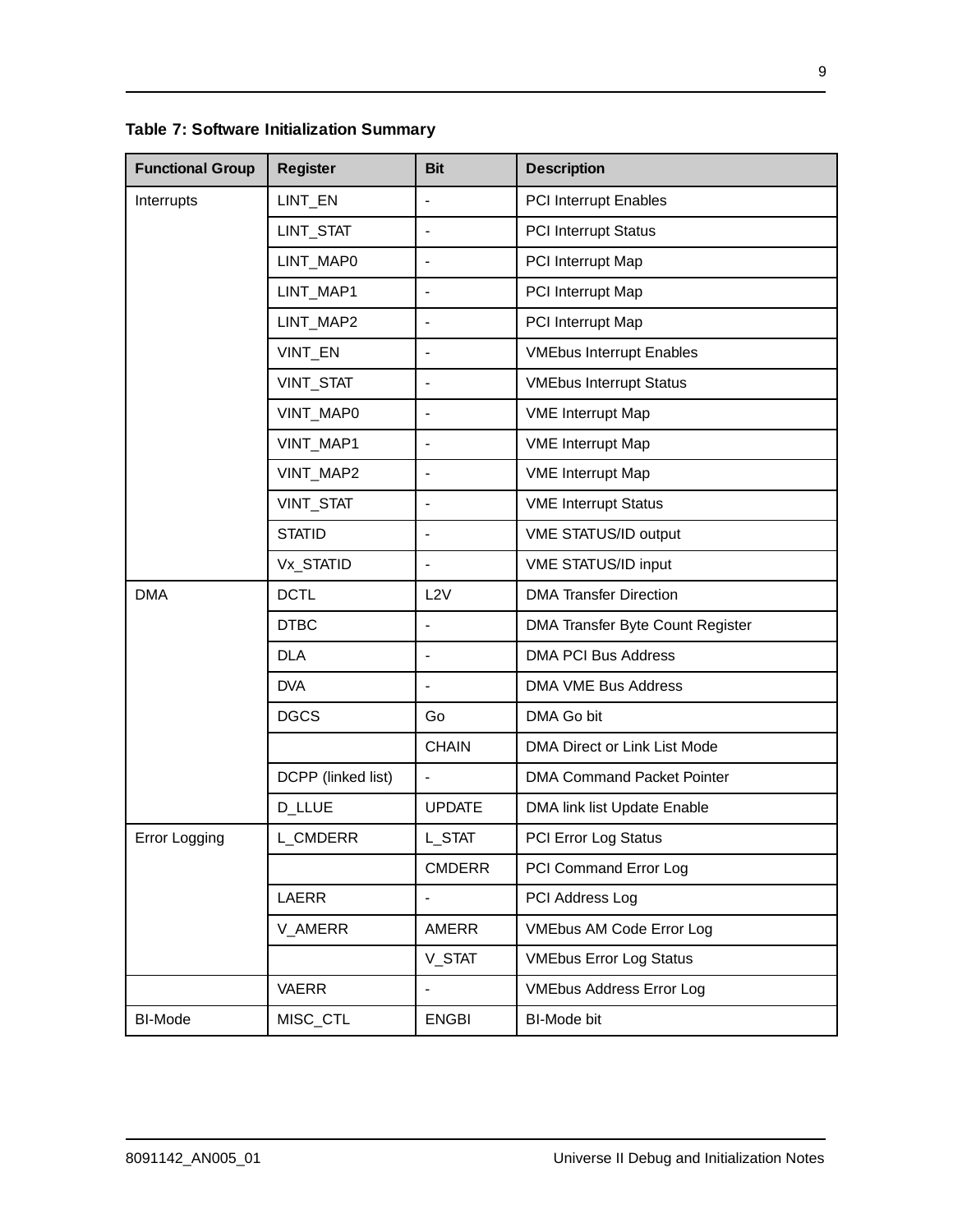**Table 7: Software Initialization Summary**

| <b>Functional Group</b> | <b>Register</b> | <b>Bit</b>     | <b>Description</b>                 |
|-------------------------|-----------------|----------------|------------------------------------|
| Timers                  | <b>LMISC</b>    | <b>CWT</b>     | Coupled Window Timer               |
| <b>VME Arbiter</b>      | MISC CTL        | <b>VARB</b>    | <b>VMEbus Arbitration Mode</b>     |
|                         |                 | <b>VARBTO</b>  | <b>VMEbus Arbitration Time-out</b> |
| <b>SYSFAIL</b>          | <b>VCSR SET</b> | <b>SYSFAIL</b> | <b>VMEbus SYSFAIL</b>              |

### <span id="page-13-0"></span>**1.3.2 Registers**

The following will describe in greater detail those registers shown in [Table 7 on page 8](#page-11-1). For more Information concerning these registers see the Universe II User's Manual.

#### **1.3.2.1 PCI Memory Map**

#### **1.3.2.1.1 PCI\_CSR**

The PCI\_CSR register contains the PCI configuration space control and status registers. The BM bit determines whether a VME slave image will respond to a request. The MS and IOS bits determine whether the target IO and memory are enabled.

#### **1.3.2.1.2 PCI\_BSx**

The first registers that must be programmed in the Universe II are the PCI\_BS0 and PCI\_BS1 registers. These registers specifies the base address of the Universe II register space as seen from the PCI bus.

One of these two registers determines the mapping into I/O space and the other into Memory, this is determined by the SPACE bit set during Power-up (See Power-up Options of the Universe II User Manual).

#### **1.3.2.2 VME Memory Map**

#### **1.3.2.2.1 VCSR\_BS**

The VCSR\_BS register determines the base address for register access to the universe II on the VMEbus.

#### **1.3.2.3 Images**

#### **1.3.2.3.1 PCI Slave Images**

The following registers must be programmed for an image to function properly, and not overlap with each other or other cards: base address LSx\_BS, Bound Address LSx\_BD, and the Translation offset LSx\_TO (this register may be ignored if no translation offset is desired)

The last bit that should be programmed is the EN bit in the LSx\_CTL register, which enables the image.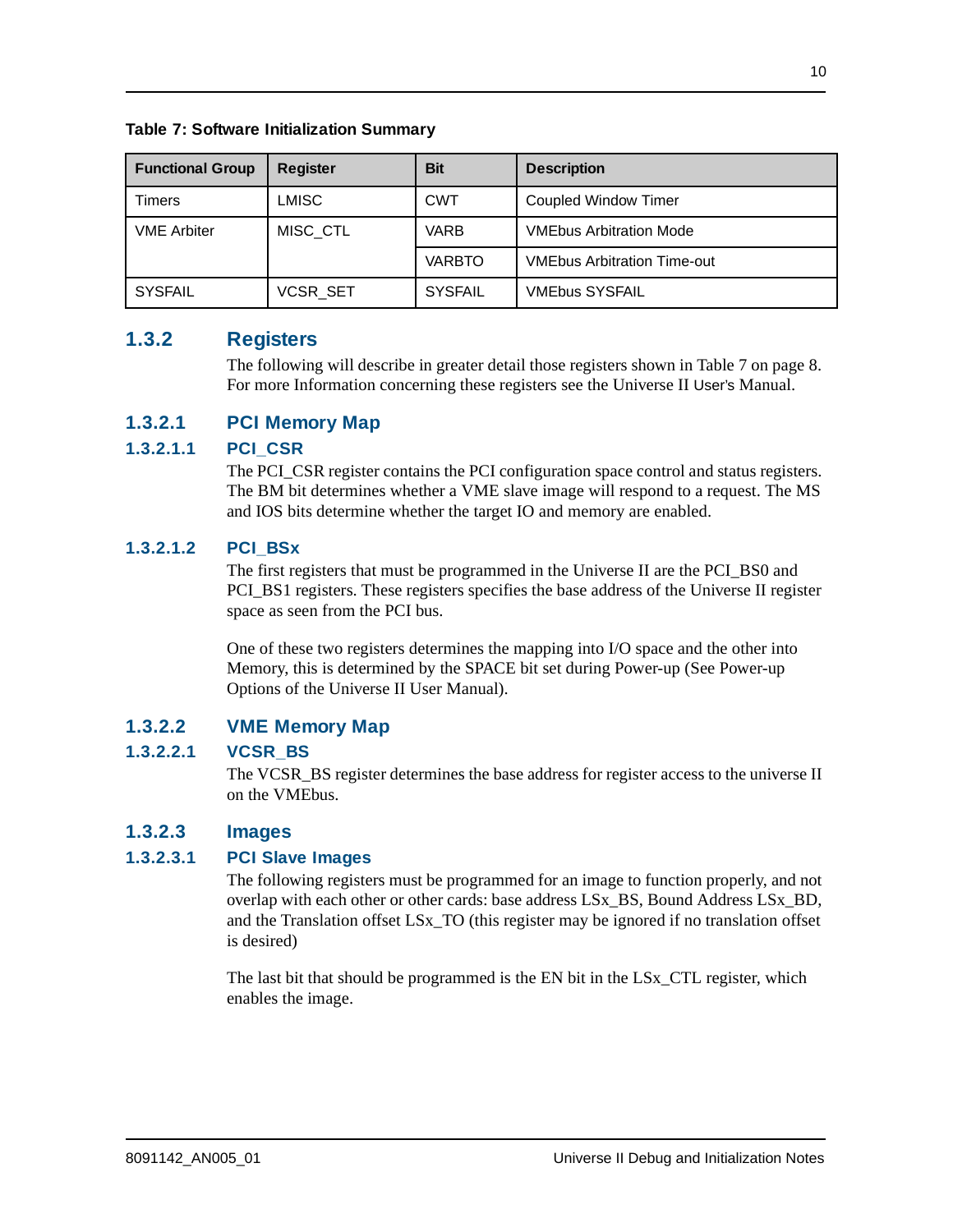#### **1.3.2.3.2 VME Slave Images**

The following registers must be programmed for an image to function properly, and not overlap with each other or other cards: Base Address (VSIx\_BS), Bound Address (VSIx\_BD), and the Translation Offset (VSIx\_TO) - this register may be ignored if no translation offset is desired.

The last bit that should be programmed is the EN bit in the VSI<sub>x</sub> CTL register, which enables the image.

#### **1.3.2.3.3 VME Requests**

The following Bits in the MAST\_CTL register determine how the Universe II will request and release the VMEbus: VRL, VRM, VREL. VRL determines on which request level the Universe II will request the bus, the default is level 3. VRM determines the request mode that the Universe II will use, the default is demand mode. VREL determines went the Universe II will release the bus, release when done or release on request, the default is release when done.

#### **1.3.2.4 Interrupts**

Interrupts are enabled through the following registers: LINT\_EN and VINT\_EN. Once enabled the interrupts should be mapped through LINT\_MAPx and VINT\_MAPx respectively. The Status of interrupts can be determined from the LINT\_STAT and VINT\_STAT registers respectively. On the VMEbus there are additional registers associated with interrupts: STATID and Vx\_STATID. The STATID register is the value that the Universe II will return on an IACK cycle and Vx\_STATID is the STATUS/ID that was returned to the Universe II on an IACK cycle (when the Universe II is acting as an interrupt handler).

When software interrupt bits are set (in LINT\_EN and VINT\_EN) they will automatically cause an interrupt of the appropriate level to be generated.

#### **1.3.2.5 DMA transfers**

DMA transfers can be programmed into two modes of operation: Direct Mode and Link list mode.

In direct mode the user must reprogram the source and destination address registers (DMA, DLA) before each transfer. These registers are not updated in direct mode. In linked-list mode, these registers are updated by the DMA when (and only when) the DMA is stopped, halted, or at the completion of processing a command packet. If read during DMA activity, they will return the number of bytes remaining to transfer on the PCI side. All of the DMA registers are locked against any changes by the user while the DMA is active.

The source and destination addresses for the DMA reside in two registers: the DMA PCI bus Address Register (DLA register), and the DMA VMEbus Address Register (DVA register). The determination of which is the source address, and which is the destination is made by the L2V bit in the DCTL register. When set, the DMA transfers data from the PCI to the VMEbus. When cleared, the DMA transfers data from the VMEbus to PCI bus and DLA becomes the PCI destination register.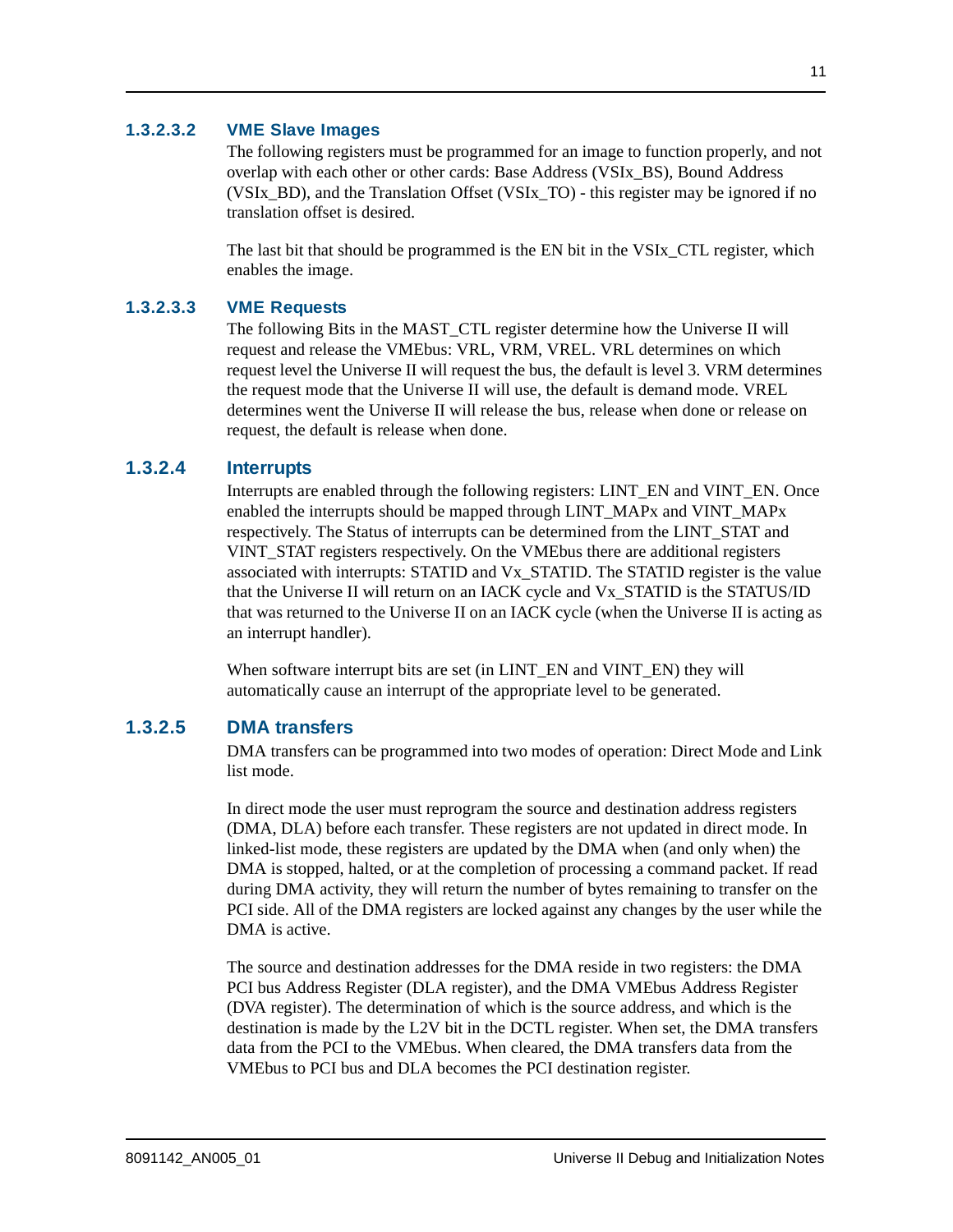The DMA Command Packet Pointer points to a 32-byte aligned address location in PCI Memory space that contains the next command packet to be loaded once the transfer currently programmed into the DMA registers has been successfully completed. When it has been completed (or the DTBC register is zero when the GO bit is set) the DMA reads the 32-byte command packet from PCI memory and executes the transfer it describes.

Once all the parameters associated with the transfer have been programmed (source/ destination addresses, transfer length and data widths, and if desired, linked lists enabled), the DMA transfer is started by setting the GO bit in the DGCS register. If DTBC=0, it checks the CHAIN bit in the DGCS register and if that bit is cleared it assumes the transfer to have completed and stops. Otherwise, if the CHAIN bit is set, it loads into the DMA registers the command packet pointed to by the DCPP register and initiates the transfer describe there.

#### **1.3.2.6 Error Logging**

The Universe II has a number of register dedicated to Error detection and logging, for errors on the PCI bus L\_CMDERR and LAERR are used while V\_AMERR and VAERR are used for the VMEbus.

The bits in the L\_CMDERR register are used for the following:

CMDERR logs command information for the transaction that caused the error

L\_STAT - error is qualified with this bit. (status of error log)

LAERR is used to log the address of the errored transaction logged into the L CMDERR register.

The bits in the V\_AMERR register are used for the following:

AMERR - VME bus AM Code Error Log

V\_STAT - VME log status

VAERR is used to log the VMEbus address of the errored transaction logged into the V\_AMERR register.

For further information on when data is logged to the error registers see the Universe II manual.

#### **1.3.2.7 BI-Mode**

When in BI-Mode the Universe II is logically isolated from the VMEbus and will allow only register accesses. A side effect of this is that all PCI coupled transactions will be retried. No VME interrupts will be serviced by the Universe II, Once the DMA FIFO fills/empties no more DMA activity will occur.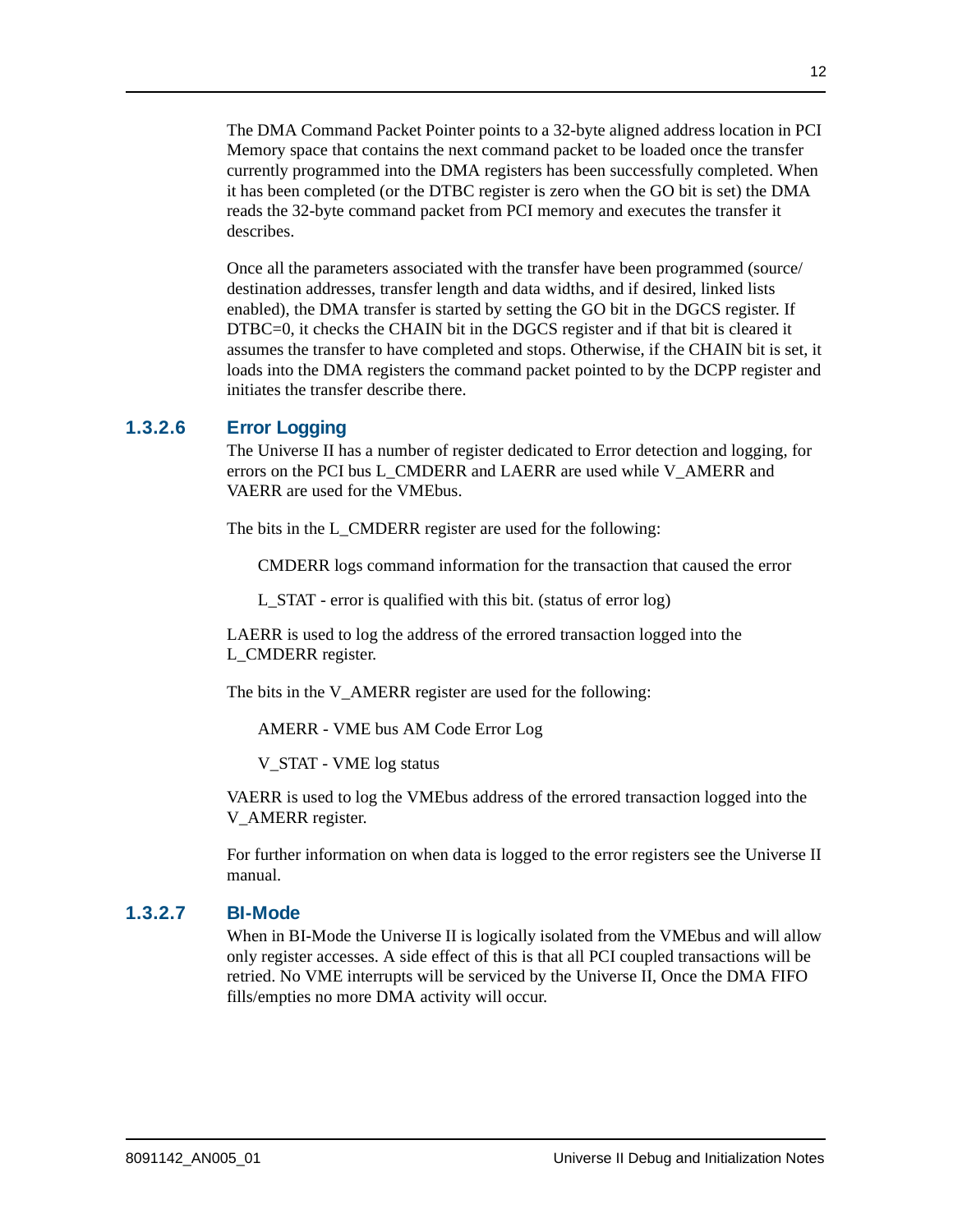BI-Mode is set in the BI bit MISC\_CTL register - (0=Universe II not in BI-Mode, 1=Universe II in BI-Mode). The only traffic permitted is to Universe II registers either through configuration cycles, the PCI register image, the VMEbus register image, or CR/CSR space.

There are four ways to cause the Universe II to enter BI-Mode. The Universe II is put into BI-Mode:

- 1. if the BI-Mode power-up option is selected
- 2. when SYSRST\* or RST# is asserted any time after the Universe II has been powered-up in BI-Mode,
- 3. when VRIRQ# [1] is asserted, provided that the ENGBI bit in the MISC\_CTL register has been set, or
- 4. when the BI bit in the MISC\_CTL register is set.

There are two ways to remove the Universe II from BI-Mode:

- 1. power-up the Universe II with the BI-Mode option off
- 2. clear the BI bit in the MISC\_CTL register, which will be effective only if the source of the BI-Mode is no longer active.

#### **1.3.2.8 Timers**

The Coupled Window time in the LMISC register determines how long the Universe II will hold VMEbus after performing a coupled read or write.

#### **1.3.2.9 VME Arbiter**

The Universe II can act as VMEbus arbiter when it is in Slot 1 as SYSCON. The bits associated with the arbiter are in the MISC\_CTL. The VARB bits determine the Arbitration mode: Round Robin or Priority And the VARBTO bit determine the VMEbus Arbitration Time-out.

#### **1.3.2.10 SYSFAIL**

If the SYSFAIL bit in the VCSR\_SET register is read it return a 1 if VXSYSFAIL is asserted and 0 otherwise. If a 1 is written to this bit then VXSYSFAIL is asserted.

## <span id="page-16-0"></span>**1.4 Generating PCI Configuration Cycles**

PCI Configuration cycles can be generated by accessing a VMEbus slave image within the Universe II.

## **1.4.1 Generating Configuration Type 0 Cycles**

The Universe II asserts one of AD[31:11] on the PCI bus to select a device during a configuration Type 0 access. To perform a configuration Type 0 cycle on the PCI bus:

- Program the LAS field of VSIx CTL for Configuration Space,
- Program the VSIx\_BS, VSIx\_BD registers to a suitable value,
- Program the VSIx\_TO register to 0, and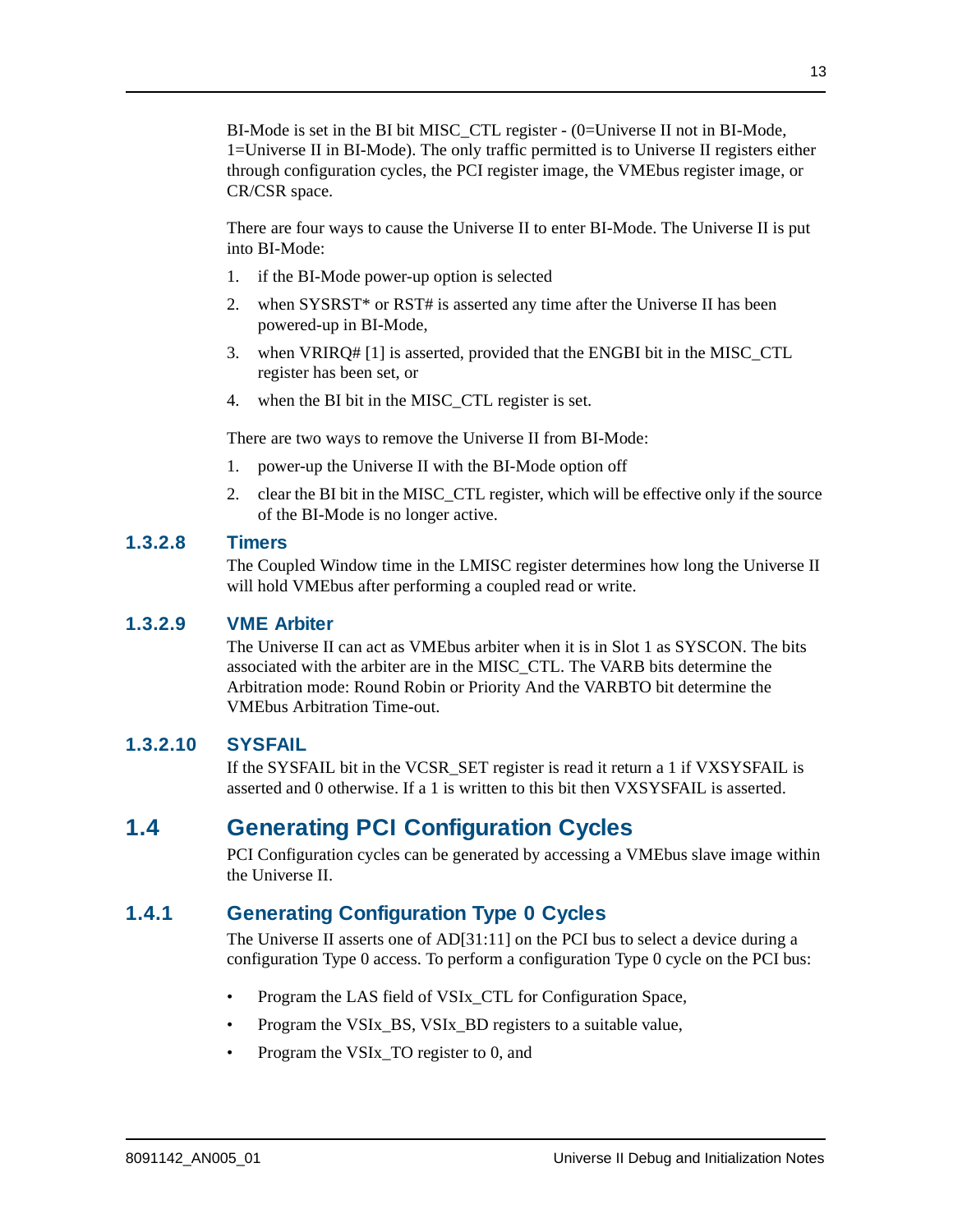- Program the BUS\_NO field of the MAST\_CTL register to a value.
- Perform a VMEbus access where:
	- VA[7:2] identifies the PCI Register Number (mapped directly to AD[7:2])
	- VA[10:8] identifies the PCI Function Number (mapped directly to AD[10:8])
	- VA[15:11] selects the device on the PCI bus (mapped to AD[31:12] according to Table 2.2,
	- VA[23:16] matches the BUS\_NO in MAST\_CTL register, and
	- Other address bits are irrelevant they are not mapped to the PCI bus.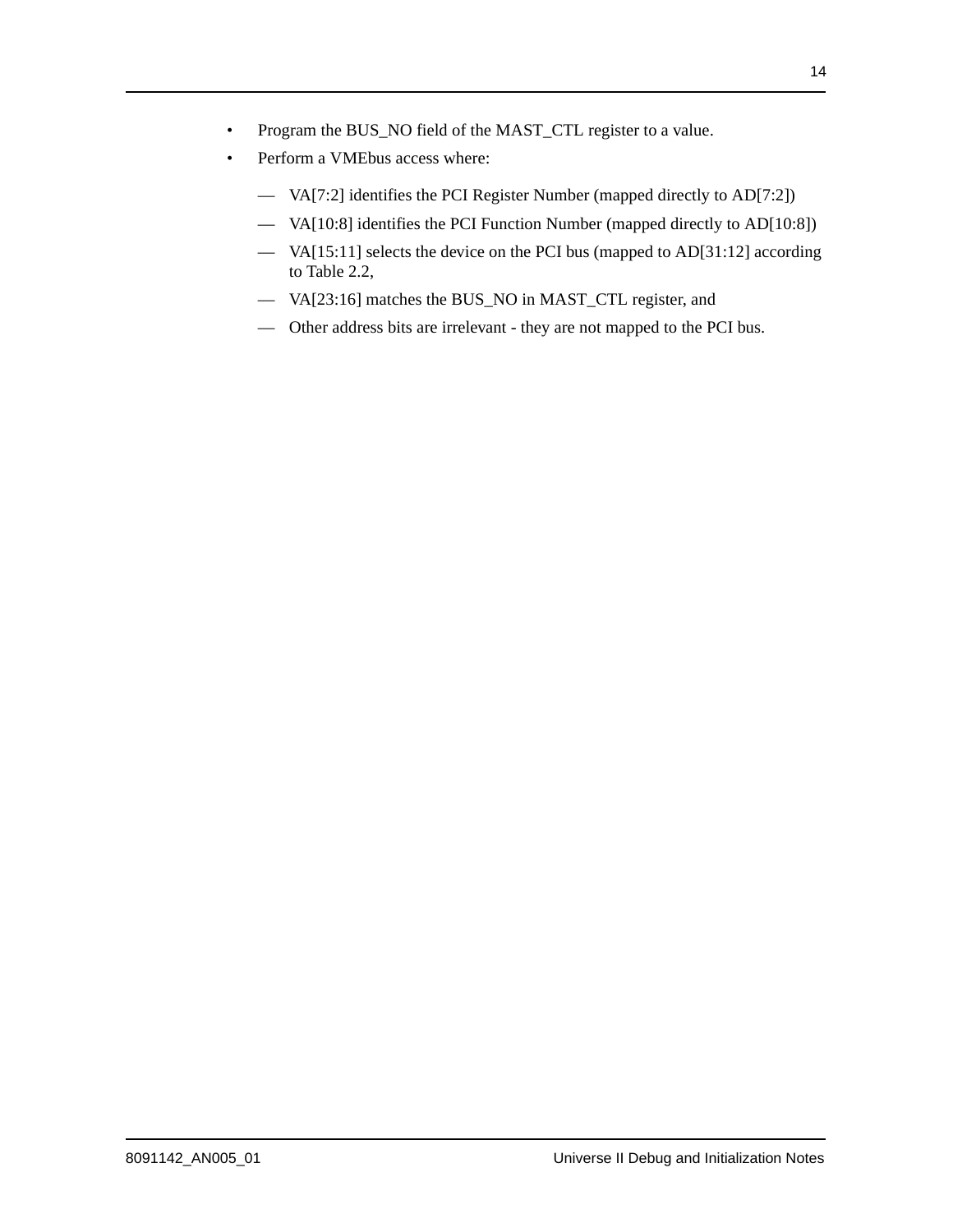| VA[15:11] <sup>a</sup> | <b>PCI Address Line</b><br><b>Assertedbb</b> |
|------------------------|----------------------------------------------|
| 00000                  | 11                                           |
| 00001                  | 12                                           |
| 00010                  | 13                                           |
| 00011                  | 14                                           |
| 00100                  | 15                                           |
| 00101                  | 16                                           |
| 00110                  | 17                                           |
| 00111                  | 18                                           |
| 01000                  | 19                                           |
| 01001                  | 20                                           |
| 01010                  | 21                                           |
| 01011                  | 22                                           |
| 01100                  | 23                                           |
| 01101                  | 24                                           |
| 01110                  | 25                                           |
| 01111                  | 26                                           |
| 10000                  | 27                                           |
| 10001                  | 28                                           |
| 10010                  | 29                                           |
| 10011                  | 30                                           |
| 10100                  | 31                                           |

**Table 8: PCI Address Line Asserted as a Function of VA[15:11]**

a. The other values of VA[15:11] are not defined and must not be used.

b. Only one of AD[31:11] is asserted; the other address lines in AD[31:11] are negated